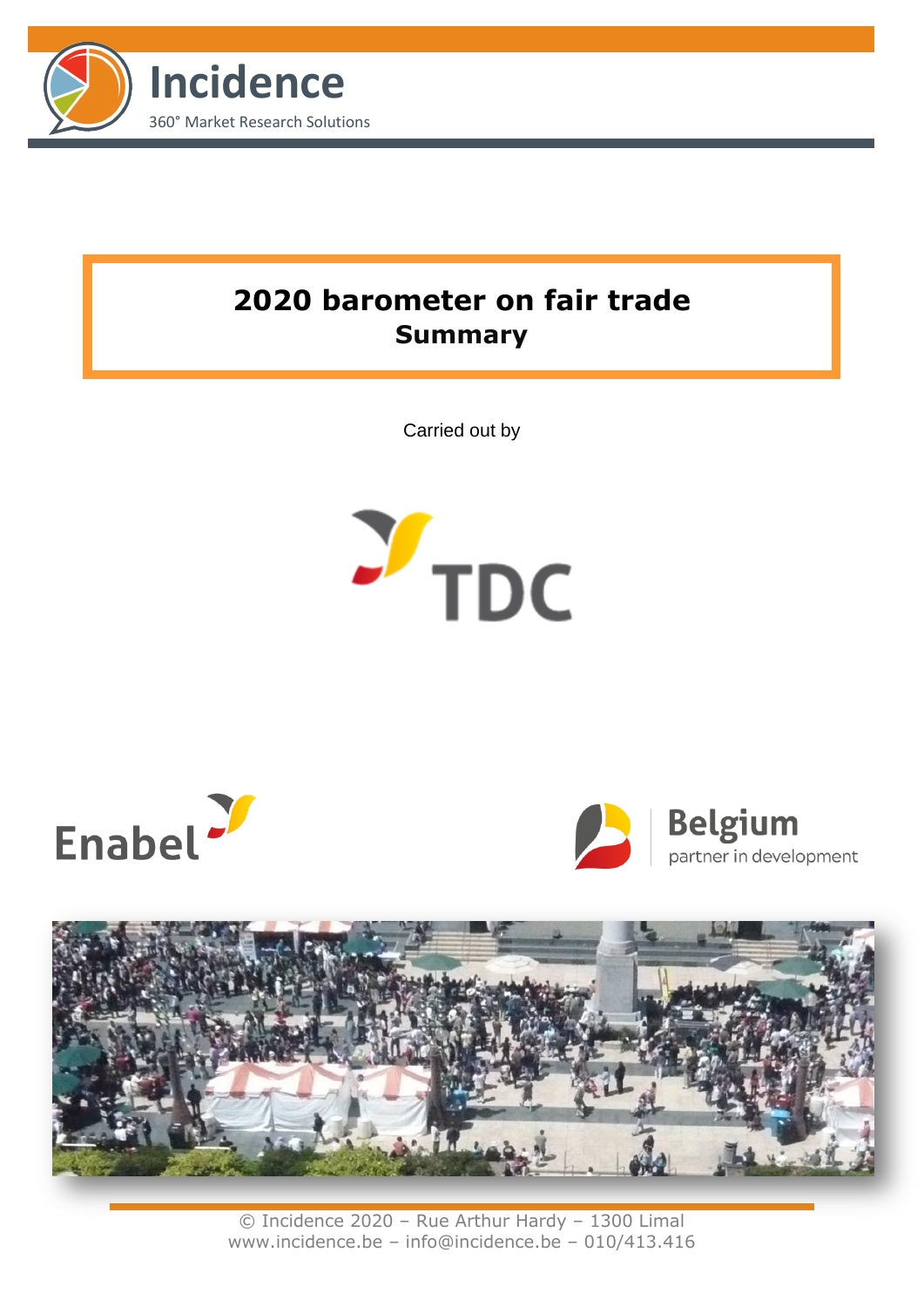

## **Reminder of the methodology**

We conducted an online survey of 1,212 people aged 16 to 80 living in Belgium. The data are strictly representative of the Belgian population. The sample was weighted based on gender, age and province so that the sample would be a perfect representation of the reference population.

The maximum margin of error for this sample is 2.8%. As a reminder: the maximum margin of error is the maximum difference between the observed frequency in the sample and the frequency that would be measured for the entire population. This margin of error is maximum for an observed frequency of 50%.

### **Key results**

There is no clear association between **responsible consumption** and fair trade (the link is only there for 16% of Belgians). For Belgians, responsible consumption is clearly linked to ecology and to local consumption, where the preference is short supply chains. The Walloons link responsible consumption more to the purchase of local products; those living in Brussels to the purchase of organic products; and the Flemish to the purchase of durable products.

We see that price is the most important selection criterion for all product types investigated. In addition, when it comes to food and cosmetics, people pay particular attention to how healthy the product is. **As far as textiles are concerned, manufacturing with respect for human rights is the second most important selection criterion**, followed by the lifespan and quality of the product. For 23% of Belgians, respect for human rights is one of the key criteria when purchasing clothing or textiles; this trend is even more pronounced in the over-55s (29%). Nevertheless, there is a clear difference between this trend and the awareness of fair trade products, where it is mainly food products that are mentioned. Clothing is only in 8th place.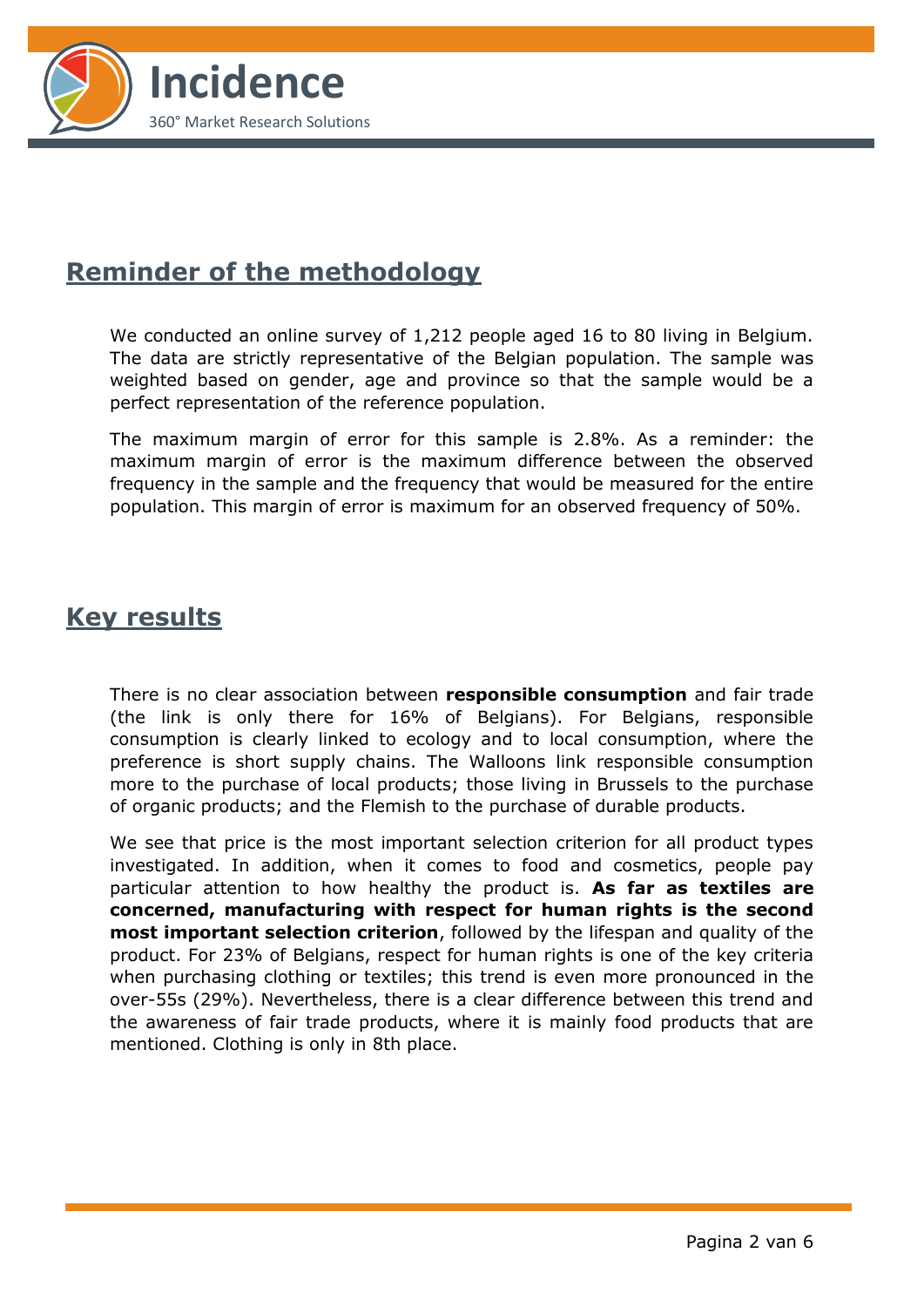

#### **Shifts in selection criteria during the crisis, followed by good intentions.**

The COVID-19 crisis has had an impact on the purchasing selection criteria for more than half of Belgians (52%); and especially when it comes to purchasing food products. The biggest shift is seen among the inhabitants of Brussels (21% say they have significantly changed their selection criteria).

During the health crisis, Belgians paid more attention to the price, how locally the product was produced, and how healthy the products they bought were. Overall, Belgians are more likely to keep these new selection criteria in the future (20% are very certain and 60% very likely to keep their new selection criteria). However, these results must be interpreted with caution, as the facts seem to paint a different picture. Since the lockdown was lifted, we see a significant drop in sales within the short supply chain.

#### **Awareness about fair trade is good (86%).**

This is better for Dutch-speakers than for French-speakers and increases with the level of education. Supermarkets and labels are the two main sources of fair trade awareness. However, without being prompted, Belgians can only recall two names: Oxfam and Fairtrade; moreover, both are increasingly familiar to the Flemish than to the Walloons.

Belgians have a good understanding of what fair trade is and the definition presented to them in the context of the survey is fairly consistent with the image people had of fair trade (82%). It is the most educated who have the best perception of the notion of fair trade.

On average, Belgians can name 5.6 different fair trade products. It is the youngest (6 different products) and the most educated (6.4) who can name the highest number of different products. Coffee, chocolate and bananas remain the three best-known fair trade products. It is mainly the older age group who equate fair trade with coffee (it is very clearly the best-known product).

**Awareness of the Fair Trade Week has decreased significantly** among all Belgians.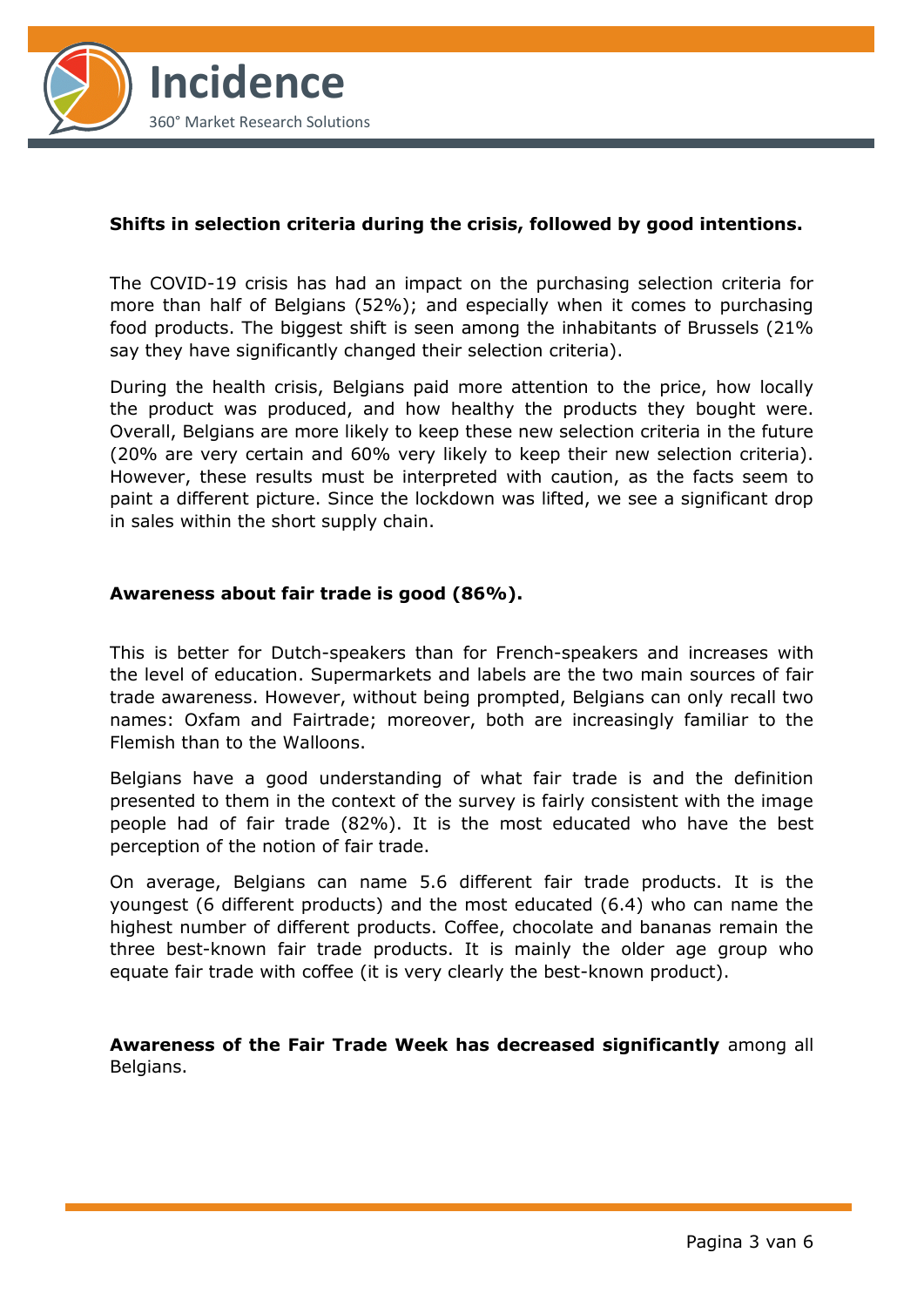

### **The general appeal of fair trade is good.**

35% of Belgians have an excellent impression of it. It is the Belgians with a high level of education (41%), Walloons (39%), Belgians who live in the city (39%) and women (39%) who have the best impression of it.

Without being prompted, Belgians associate fair trade with **respect for producers** and with respect for the environment (especially the youngest). Belgians are particularly aware of the importance of fair trade for producers from the South and for the ecological and social transition; moreover, they feel they are doing a good deed when they buy fair trade products. Fair products are not seen by Belgians as something that is too alternative or as a marketing product. 39% of Belgians think that the presence of a label on a product triggers its purchase. This last trend is even more pronounced among the youngest (47%) and the higher-educated Belgians (47%).

#### **Communication about fair trade can be improved.**

57% of Belgians think that they receive too little information about this. It is those living in Brussels, the Walloons and the least-educated Belgians who think that they really do not receive enough information about fair trade. A list of the labels, the actual wages of the producers and the shops where the products can be found are the things that are requested most often; however the demand is not that pronounced (no one piece of information really stands out). Information about the actual wages of producers is mainly requested by the most educated respondents, while the less educated are more likely to want to know in which shops these products can be found.

The most legitimate sources of information are the fair trade organisations (mainly for the women and the oldest group); they are at the top, followed by the supermarket chains and the government (especially for the Flemish) or by the traditional media for those living in Brussels and Wallonia.

Belgians are very aware of the role they play in developing fairer trade. Yet they do not feel that they are the only ones responsible for this. The Dutch speakers believe that the government in particular has a role to play; French speakers meanwhile primarily point to the consumer. For the least educated, it is mainly the manufacturers who are responsible for the development of fair trade.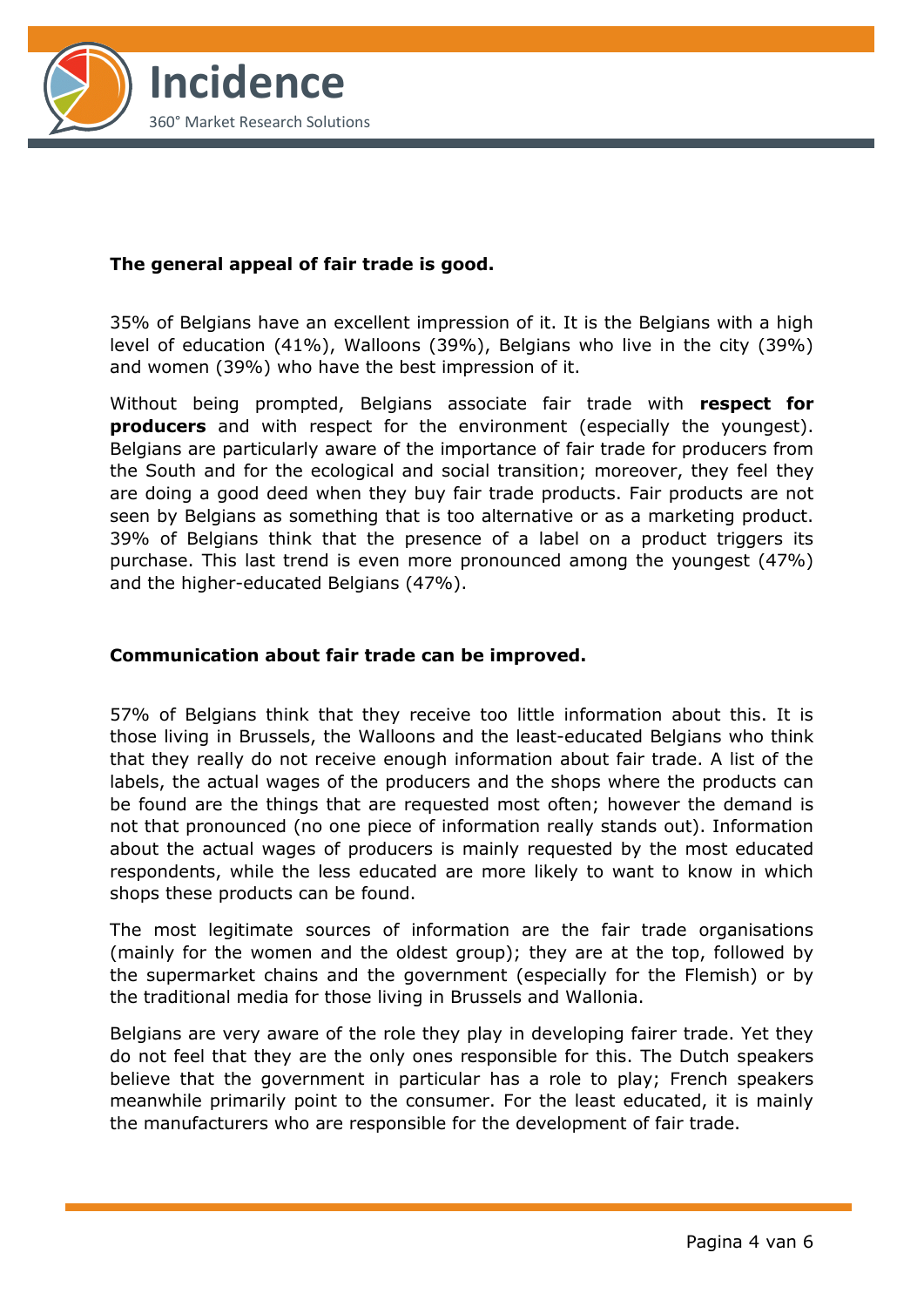

Belgians more or less agree that **fair trade should not be limited to producers from the South** (73%). Especially in Wallonia, among the highly educated and in rural areas, it is felt that fair trade should also concern Belgian and European farmers.

**We see that 15% of Belgians do not know whether they buy fair trade products or not.** On average, Belgians buy 2.5 different fair trade products per year. The three products that are most often bought are: chocolate, bananas and coffee (for more than one in three respondents), far ahead of the other products presented (tea, soft drinks, cereal products or other). Fair products are mainly bought in supermarkets (59%); it is the Flemish who buy fair trade products in specialist fair trade shops most often. Fair products are mainly recognised as such by their labels and certifications.

The price is both the main inhibitor and trigger for the purchase of fair trade products. There are big differences depending on the purchase frequency of fair trade products among the respondents:

- **Those who do not know whether or not they buy fair trade** do not know which products are fair trade and do not give it a lot of thought. They are in favour of a recognised label.
- **Those who never buy fair trade products** think they are too expensive, have never tried fair trade and are less interested in it (it is worth noting that 22% believe that there is nothing that could encourage them to buy fair trade products).
- **Those who rarely buy fair trade products** think that the selection is too limited.
- **Those who already regularly buy fair trade products** want a guarantee that the purchase of these products really has an impact.

We conducted analysis that revealed two profiles of non-buyers of fair trade products:

- A profile consisting mainly of young people, with a rather low level of education, who are in employment. This profile buys very few fair trade products. They see this as a hype or a selling point. They don't pay special attention to the labels and think there are too many of them. This profile corresponds to 6% of the population.
- A profile consisting of Dutch-speaking men from urban areas who live alone. They do not really give a lot of thought to fair trade, are not convinced by it, and believe that in any case the quality is lower than with normal trade. This profile corresponds to 5% of the population.